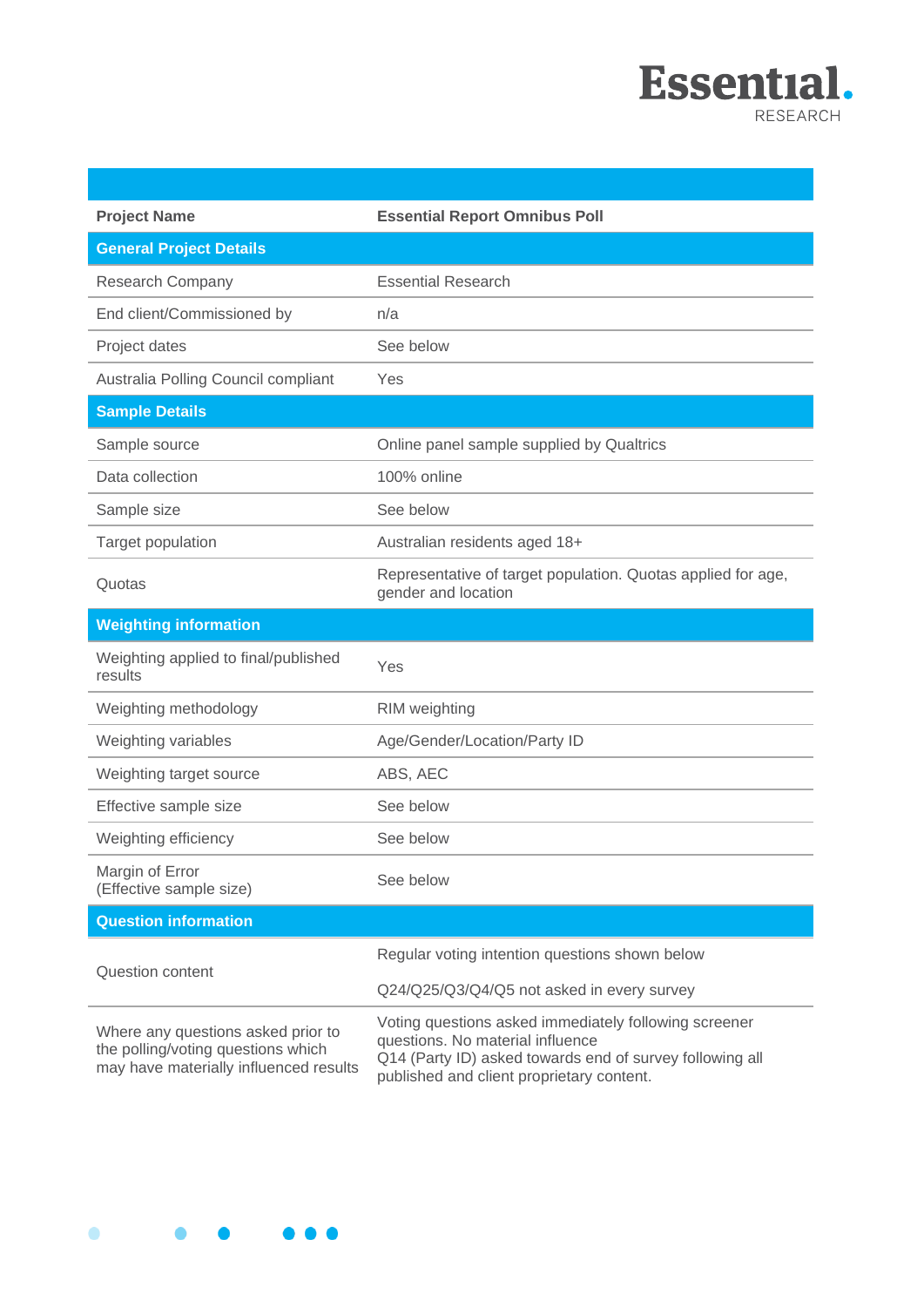# **Individual Survey Details**

| <b>Publication</b><br><b>Date</b> | <b>Fieldwork</b><br><b>Start Date</b> | <b>Fieldwork</b><br><b>End Date</b> | <b>Target</b><br>sample                  | <b>Sample</b><br><b>Size</b> | <b>Weighting</b><br>efficiency | <b>Effective</b><br><b>Sample</b><br><b>Size</b> | <b>Margin</b><br>of Error |
|-----------------------------------|---------------------------------------|-------------------------------------|------------------------------------------|------------------------------|--------------------------------|--------------------------------------------------|---------------------------|
| 24-May-21                         | 19-May-21                             | 23-May-21                           | National                                 | 1,100                        | 91%                            | 1,006                                            | ±3.1%                     |
| 07-Jun-21                         | 02-Jun-21                             | 06-Jun-21                           | National                                 | 1,104                        | 92%                            | 1,019                                            | ±3.1%                     |
| 21-Jun-21                         | 16-Jun-21                             | 20-Jun-21                           | National                                 | 1,087                        | 94%                            | 1,017                                            | ±3.1%                     |
| 06-Jul-21                         | 30-Jun-21                             | 04-Jul-21                           | National                                 | 1,099                        | 90%                            | 987                                              | ±3.1%                     |
|                                   |                                       |                                     | <b>NSW</b>                               | 553                          | 98%                            | 541                                              | ±4.2%                     |
| 19-Jul-21                         | 14-Jul-21                             | 18-Jul-21                           | National                                 | 1,100                        | 91%                            | 1,004                                            | ±3.1%                     |
| 03-Aug-21                         | 28-Jul-21                             | 01-Aug-21                           | National                                 | 1,098                        | 96%                            | 1,057                                            | ±3.0%                     |
| 16-Aug-21                         | 11-Aug-21                             | 15-Aug-21                           | National                                 | 1,100                        | 95%                            | 1,049                                            | ±3.0%                     |
| 30-Aug-21                         | 25-Aug-21                             | 29-Aug-21                           | National                                 | 1,100                        | 93%                            | 1,026                                            | ±3.1%                     |
| 13-Sep-21                         | 08-Sep-21                             | 12-Sep-21                           | National                                 | 1,100                        | 93%                            | 1,023                                            | ±3.1%                     |
| 27-Sep-21                         | 22-Sep-21                             | 26-Sep-21                           | National                                 | 1,094                        | 94%                            | 1,024                                            | ±3.1%                     |
| 11-Oct-21                         | 06-Oct-21                             | 10-Oct-21                           | National                                 | 1,097                        | 90%                            | 987                                              | ±3.1%                     |
| 25-Oct-21                         | 20-Oct-21                             | 24-Oct-21                           | National<br>(with WA<br>and SA<br>boost) | 1,781                        | 63%                            | 1,120                                            | ±2.9%                     |
| 08-Nov-21                         | 03-Nov-21                             | 07-Nov-21                           | National                                 | 1,089                        | 91%                            | 991                                              | ±3.1%                     |
| 22-Nov-21                         | 17-Nov-21                             | 21-Nov-21                           | National                                 | 1,095                        | 92%                            | 1,002                                            | ±3.1%                     |
| 06-Dec-21                         | 01-Dec-21                             | 05-Dec-21                           | National                                 | 1,094                        | 92%                            | 1,010                                            | ±3.1%                     |
| 13-Dec-21                         | 08-Dec-21                             | 13-Dec-21                           | National                                 | 1,095                        | 90%                            | 988                                              | ±3.1%                     |



 $\bullet$  $\begin{array}{ccc} \bullet & \bullet & \bullet & \bullet \end{array}$  $\bullet$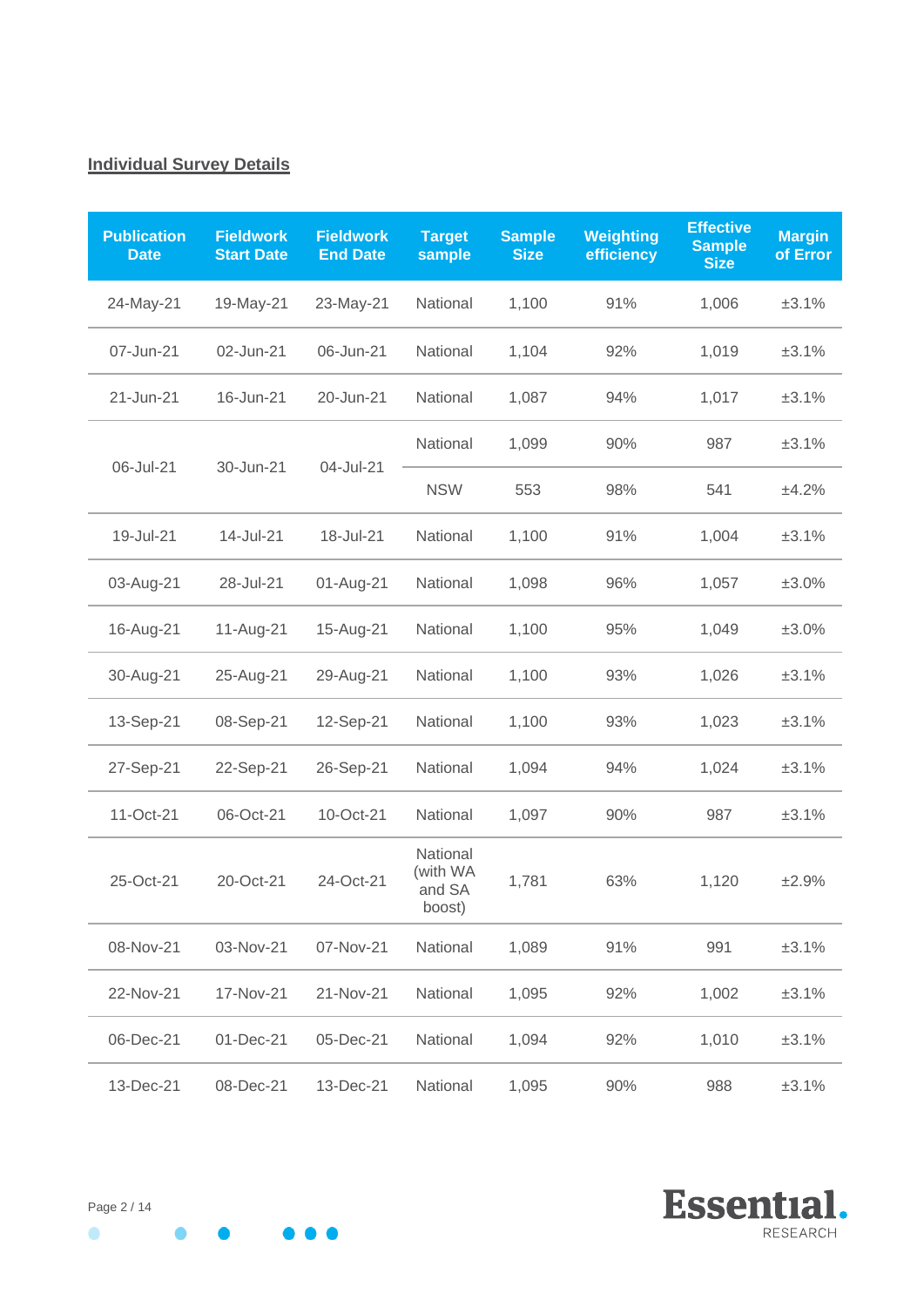| <b>Publication</b><br><b>Date</b> | <b>Fieldwork</b><br><b>Start Date</b> | <b>Fieldwork</b><br><b>End Date</b> | <b>Target</b><br>sample | <b>Sample</b><br><b>Size</b> | <b>Weighting</b><br>efficiency | <b>Effective</b><br><b>Sample</b><br><b>Size</b> | <b>Margin</b><br>of Error |
|-----------------------------------|---------------------------------------|-------------------------------------|-------------------------|------------------------------|--------------------------------|--------------------------------------------------|---------------------------|
| 25-Jan-22                         | 20-Jan-22                             | 23-Jan-22                           | National                | 1,062                        | 94%                            | 1,001                                            | ±3.1%                     |
| 08-Feb-22                         | 02-Feb-22                             | 06-Feb-22                           | National                | 1,069                        | 92%                            | 985                                              | ±3.1%                     |
| 22-Feb-22                         | 16-Feb-22                             | 21-Feb-22                           | <b>National</b>         | 1,089                        | 93%                            | 1,013                                            | ±3.1%                     |
| 08-Mar-22                         | 02-Mar-22                             | 06-Mar-22                           | National                | 1,093                        | 93%                            | 1,020                                            | ±3.1%                     |
| 22-Mar-22                         | 17-Mar-22                             | 20-Mar-22                           | National                | 1,091                        | 92%                            | 1,000                                            | ±3.1%                     |
| 05-Apr-22                         | 30-Mar-22                             | 02-Apr-22                           | National                | 1,086                        | 91%                            | 984                                              | ±3.1%                     |
| 20-Apr-22                         | 14-Apr-22                             | 19-Apr-22                           | National                | 1,052                        | 92%                            | 971                                              | ±3.1%                     |
| 03-May-22                         | 27-Apr-22                             | 02-May-22                           | National                | 1,630                        | 93%                            | 1,508                                            | ±2.5%                     |

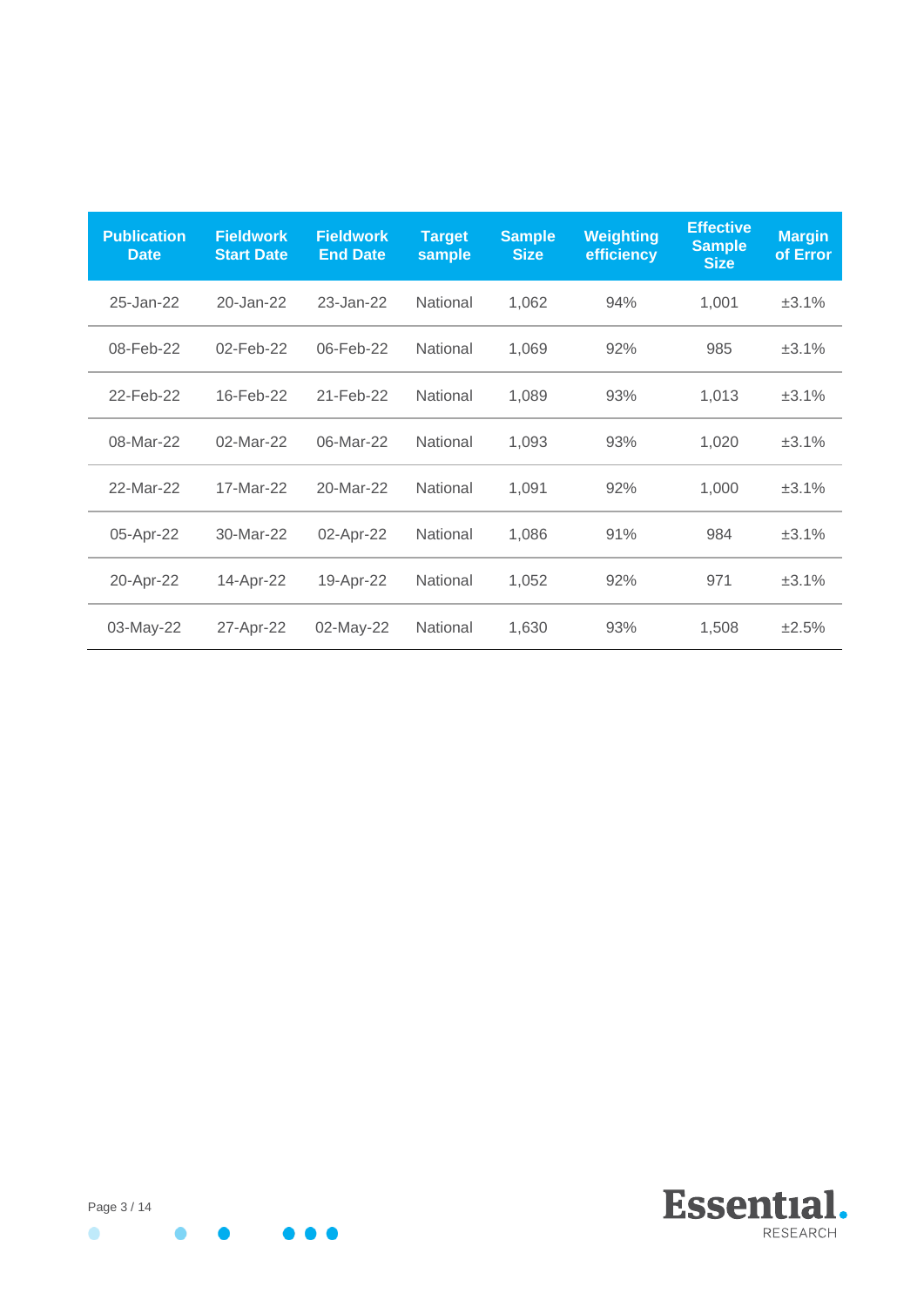# **Questionnaire Content (03 May 2022)**

# **SCREENERS**

D1. What is your gender?

# **SINGLE RESPONSE**

- 1. Male
- 2. Female
- D2. What is your age?

# **SINGLE RESPONSE**

- 1. Under 18 [TERMINATE]
- 2. 18-19
- 3. 20-24
- 4.
- 15. 25-29
- 16. 30-34
- 5. 35-39
- 6. 40-44
- 7. 45-49 8. 50-54
- 9. 55-59
- 10. 60-64
- 11.
- 
- 12. 65-69
- 13. 70-74
- 14. 75 and over
- D3. In which one of the following areas do you live?

- 1. Brisbane
- 2. Queensland other than Brisbane
- 3. Sydney
- 4. NSW other than Sydney
- 5. Melbourne
- 6. Victoria other than Melbourne
- 7. Adelaide
- 8. South Australia other than Adelaide
- 9. Perth
- 10. Western Australia other than Perth
- 11. Hobart
- 12. Tasmania other than Hobart
- 13. Darwin
- 14. Northern Territory other than Darwin
- 15. Australian Capital Territory
- 16. Other

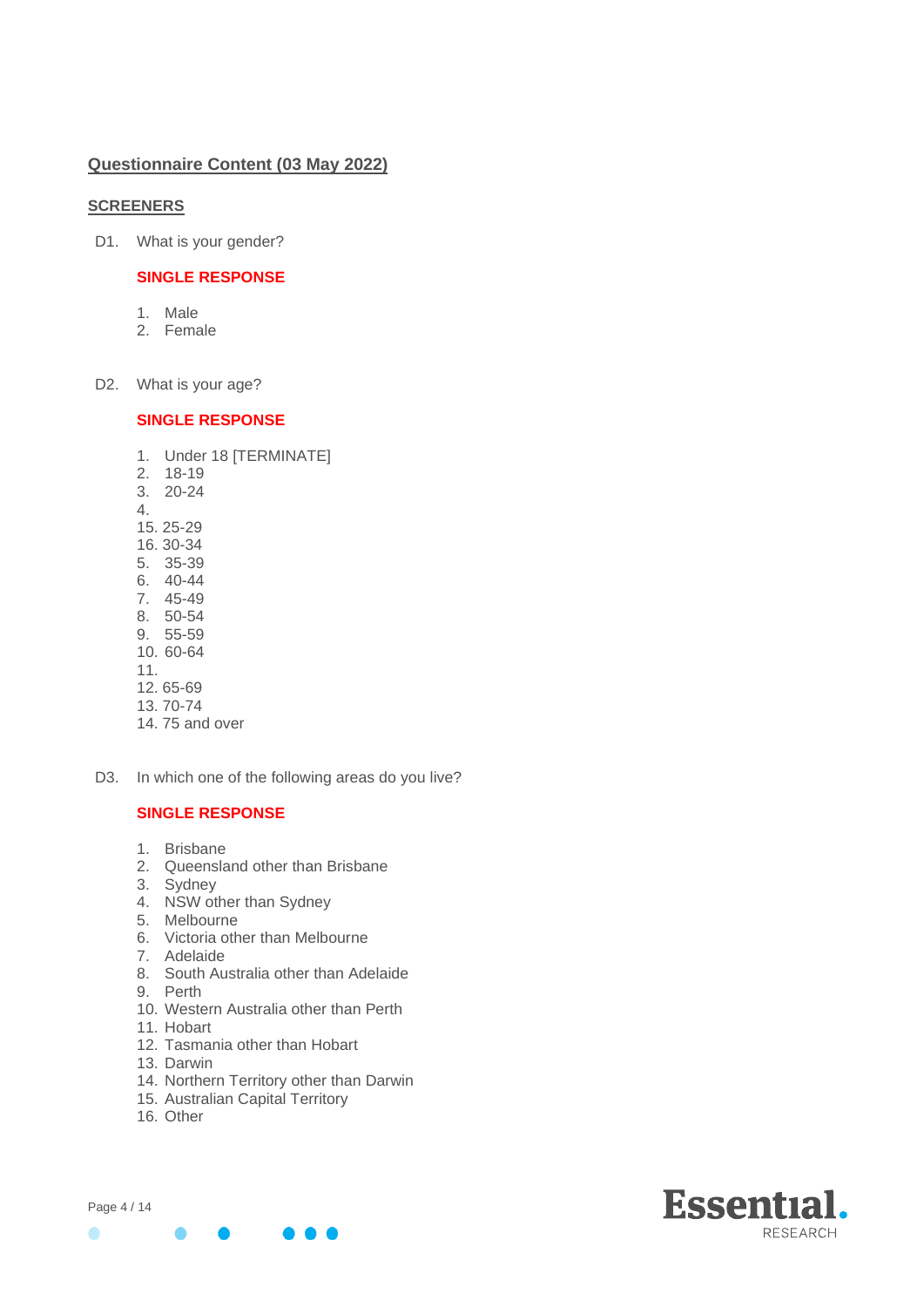D4. What is your postcode?

# **4-DIGIT OPEN-BOX**

Q21. If a federal election was held tomorrow, to which party would you give your first preference vote in the House of Representatives (Lower House)?

# **SINGLE RESPONSE. STATEMENTS 7, 8 & 9 TO REMAIN AT BOTTOM OF LIST RANDOMISE STATEMENTS 1 & 2/11/12**

- 1. Labor
- 2. Liberal **(Do not show in QLD or NT)**
- 3. National **(Do not show in QLD or NT)**
- 11. Liberal National Party **(Only show in QLD)**
- 12. Country Liberals **(Only show in NT)**
- 4. Greens
- 5. Pauline Hanson's One Nation
- 10. United Australia Party
- 7. Independent or other party
- 8. Don't know
- 9. I am not enrolled to vote at federal elections

# **ASK IF Q21=1-7 or 10-12**

Q22. And how likely are you to change your vote between now and the next federal election?

### **SINGLE RESPONSE**

- 1. Not at all likely to change
- 2. Not that likely to change
- 3. Quite likely to change
- 4. Very likely to change

### **ASK IF Q21=8**

Q23. Well which party are you currently leaning towards?

# **SINGLE RESPONSE. STATEMENTS 7, 8 & 9 TO REMAIN AT BOTTOM OF LIST RANDOMISE STATEMENTS 1 & 2/11/12**

- 1. Labor
- 2. Liberal **(Do not show in QLD or NT)**
- 3. National **(Do not show in QLD or NT)**
- 11. Liberal National Party **(Only show in QLD)**
- 12. Country Liberals **(Only show in NT)**
- 4. Greens
- 5. Pauline Hanson's One Nation
- 10. United Australia Party
- 7. Independent or other party
- 8. Don't know

### **ASK IF Q21=4-7, 10 OR Q23=4-7, 10**



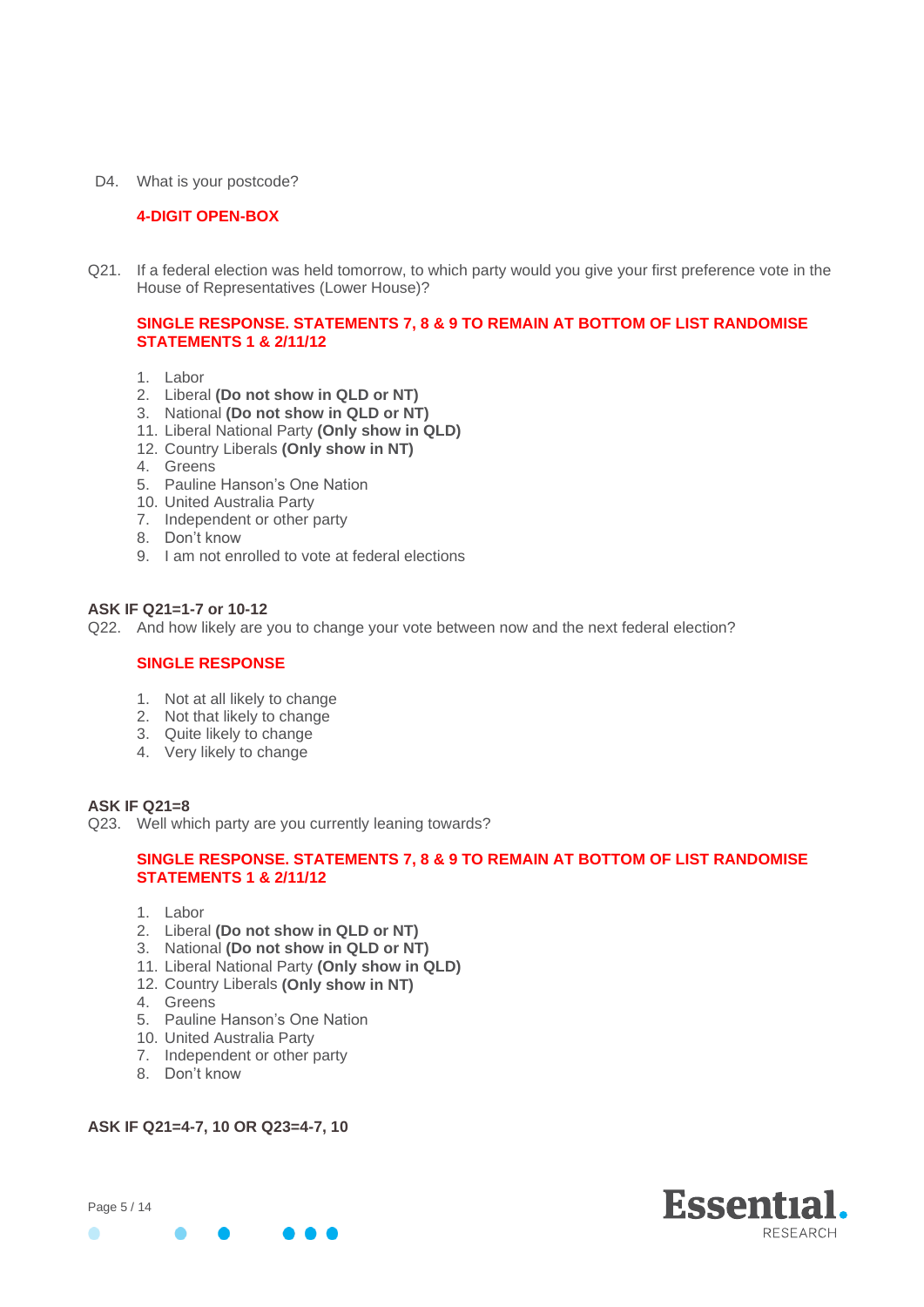Q24. Following your first preference vote, which of the following would you preference higher in the House of Representatives (Lower House)?

# **SINGLE RESPONSE**

- 1. Labor
- 2. Liberal/National Coalition
- 3. Unsure

#### **DO NOT ASK IF Q21=9 [I am not enrolled to vote at federal elections]**

Q25. If a federal election was held tomorrow, to which party would you give your first preference vote in the Senate (Upper House)?

#### **SINGLE RESPONSE. STATEMENTS 14, & 15 TO REMAIN AT BOTTOM OF LIST. RANDOMISE STATEMENTS 1 & 2/3/5**

- 1. Labor
- 2. Liberal/National **(Only show in NSW, VIC and QLD)**
- 3. Liberal **(Only show in SA, WA, TAS and ACT)**
- 4. National **(Only show in SA, WA, TAS and ACT)**
- 5. Country Liberals **(Only show in NT)**
- 6. Greens
- 7. One Nation
- 8. United Australia Party **(Only show in QLD, SA, WA, TAS and NT)**
- 9. Shooters, Fishers and Farmers **(Only show in NSW)**
- 10. Derryn Hinch's Justice Party **(Only show in VIC)**
- 11. Centre Alliance **(Only show in SA)**
- 12. Jacqui Lambie Network **(Only show in TAS)**
- 13. Sustainable Australia **(Only show in ACT)**
- 14. Independent or other party
- 15. Don't know

### **DO NOT ASK IF Q21=9 [I am not enrolled to vote at federal elections]**

Q26. If a state election was held tomorrow, to which party would you give your first preference vote in the Legislative Assembly / House of Assembly (Lower House)?

### **SINGLE RESPONSE. STATEMENTS 18 & 19 TO REMAIN AT BOTTOM OF LIST. RANDOMISE STATEMENTS 1 & 2/3/4**

- 1. Labor
- 2. Liberal/National **(Only show in NSW, VIC and QLD)**
- 3. Liberal **(Only show in SA, WA, TAS and ACT)**
- 5. Country Liberal **(Only show in NT)**
- 6. Greens
- 9. Shooters, Fishers and Farmers **(Only show in NSW, VIC, TAS and NT)**
- 13. Sustainable Australia **(Only show in NSW)**
- 16. Animal Justice Party **(Only show in VIC)**
- 7. One Nation **(Only show in QLD and WA)**
- 17. Katter's Australian Party **(Only show in QLD)**
- 18. SA-BEST **(Only show in SA)**
- 19. Australian Conservatives **(Only show in SA)**
- 20. National **(Only show in WA)**
- 12. Jacqui Lambie Network **(Only show in TAS)**

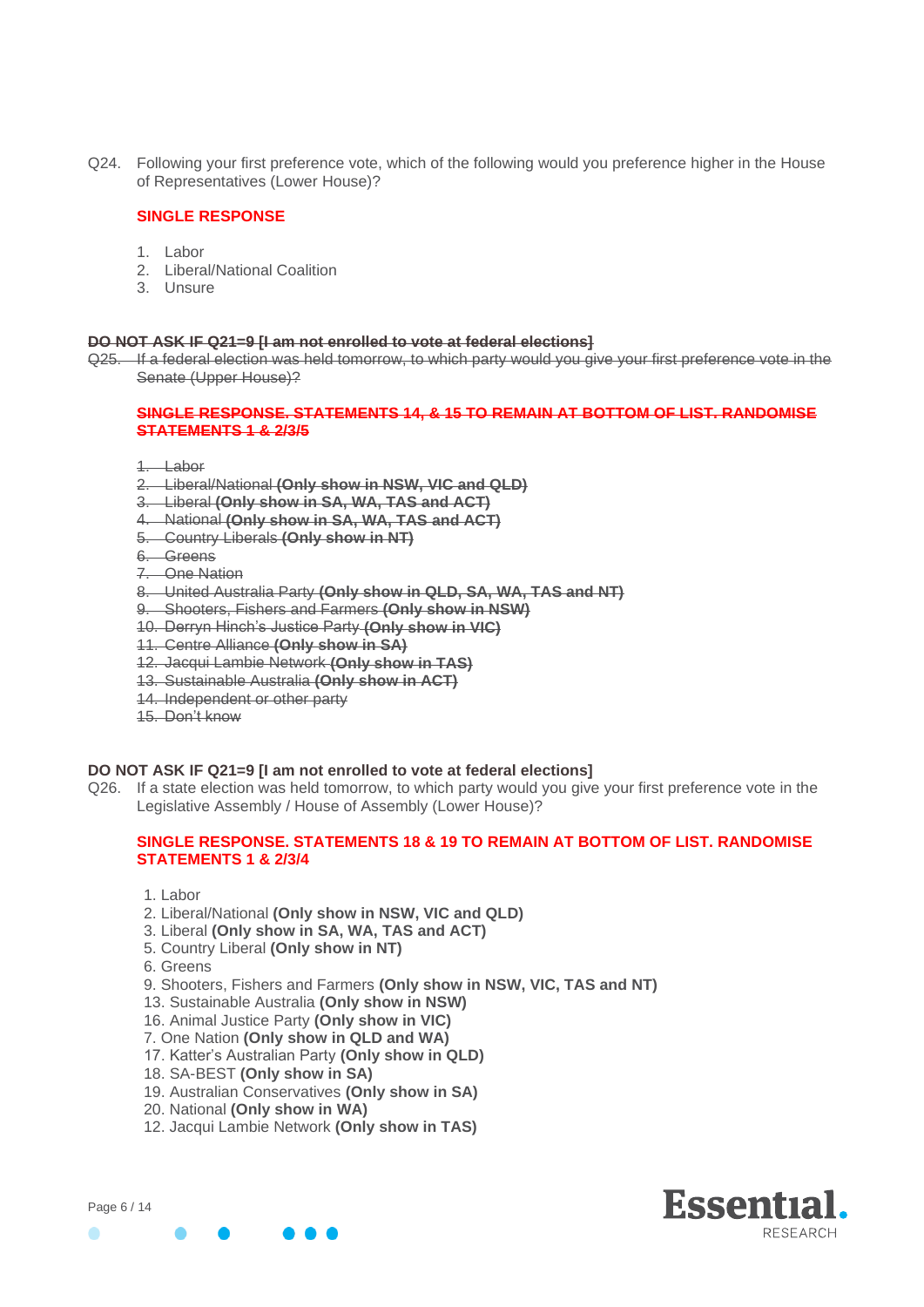- 21. 1 Territory **(Only show in NT)**
- 22. Reason Party **(Only show in ACT)**
- 23. Liberal Democrats **(Only show in ACT)**
- 14. Independent or other party
- 15. Don't know

### **ASK IF Q21=1-8 or 10-12**

E556. **Thinking back to the 2019 Federal election**, to which party did you give your first preference vote in the House of Representatives (Lower House)?

# **SINGLE RESPONSE. STATEMENTS 8, 9 & 10 TO REMAIN AT BOTTOM OF LIST RANDOMISE STATEMENTS 1 & 2/4/5**

- 1. Labor
- 2. Liberal **(Do not show in QLD or NT)**
- 3. National **(Do not show in QLD or NT)**
- 4. Liberal National Party **(Only show in QLD)**
- 5. Country Liberals **(Only show in NT)**
- 6. Greens
- 7. Pauline Hanson's One Nation
- 8. United Australia Party
- 9. Independent or other party
- 10. Can't remember
- 11. I didn't vote in the last election

#### **ASK IF Q21=1-8 or 10-12**

Q36. Will the upcoming 2022 federal election be the first time you vote at a federal election?

# **SINGLE RESPONSE**

- 1. Yes
- 2. No

### **ASK ALL**

Page 7 / 14

 $\bullet$ 

E494. Which is closer to your own view about the federal Coalition government?

## **SINGLE RESPONSE**

- 1. Deserves to be re-elected
- 2. Time to give someone else a go
- 3. Unsure
- E563. In general, would you say that Australia is heading in the right direction or is it off on the wrong track?

# **SINGLE RESPONSE. ROTATE 1 AND 2.**

- 1. Right direction
- 2. Wrong track
- 3. Unsure

 $\bullet$ 



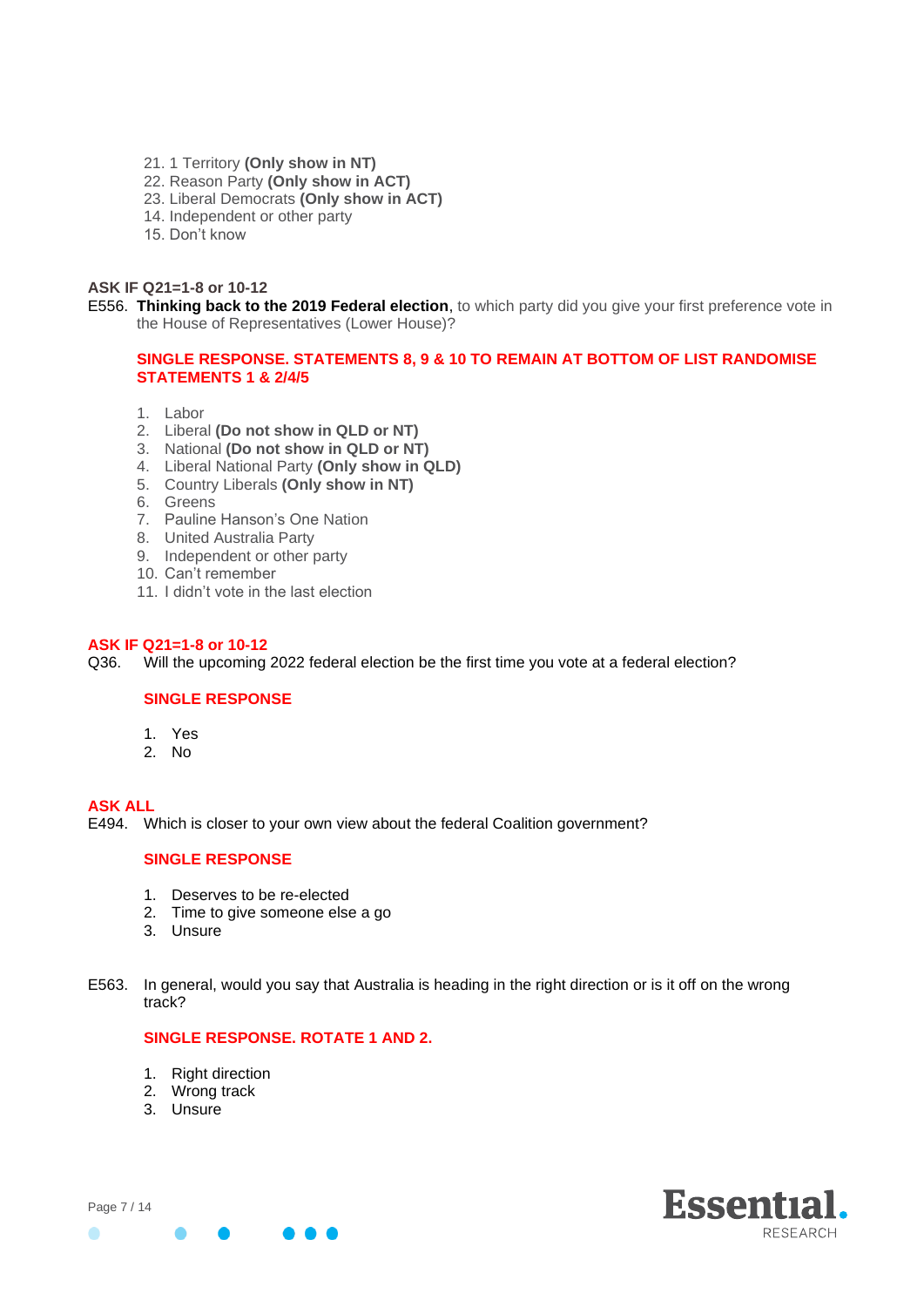E47. As far as you know, do you think Australia is doing enough, not enough or too much to address climate change?

### **SINGLE RESPONSE**

- 1. Not doing enough
- 2. Doing enough
- 3. Doing too much
- 4. Don't know

# **ASK ALL**

E53. Which of the following best describes how you intend to vote at the 2022 Federal Election?

# **SINGLE RESPONSE**

- 1. I will vote at a pre-poll before election day
- 2. I will vote by post
- 3. I will vote at a polling station on election day
- 4. I'm not sure how I will vote
- 5. I don't intend to vote
- 6. I intend to vote informal
- 7. I have already placed my vote
- E67. How much attention have you been paying to the news, advertising and updates from the 2022 Federal Election?

### **SINGLE RESPONSE**

- 1. Have not been paying any attention
- 2. Have been paying little attention
- 3. Have been paying some attention
- 4. Have been paying a lot of attention
- E69. Which party do you expect will win the 2022 Federal Election and form Government?

### **SINGLE RESPONSE**

- 1. Labor
- 2. Liberal/National

### **ASK RANDOM 50% OF SAMPLE**

E70. What is the **one word** that best describes Anthony Albanese?

# **OPEN ENDED RESPONSE. ONE WORD ONLY**

### **ASK REMAINING 50% OF SAMPLE**

E71. What is the **one word** that best describes Scott Morrison?

# **OPEN ENDED RESPONSE. ONE WORD ONLY**

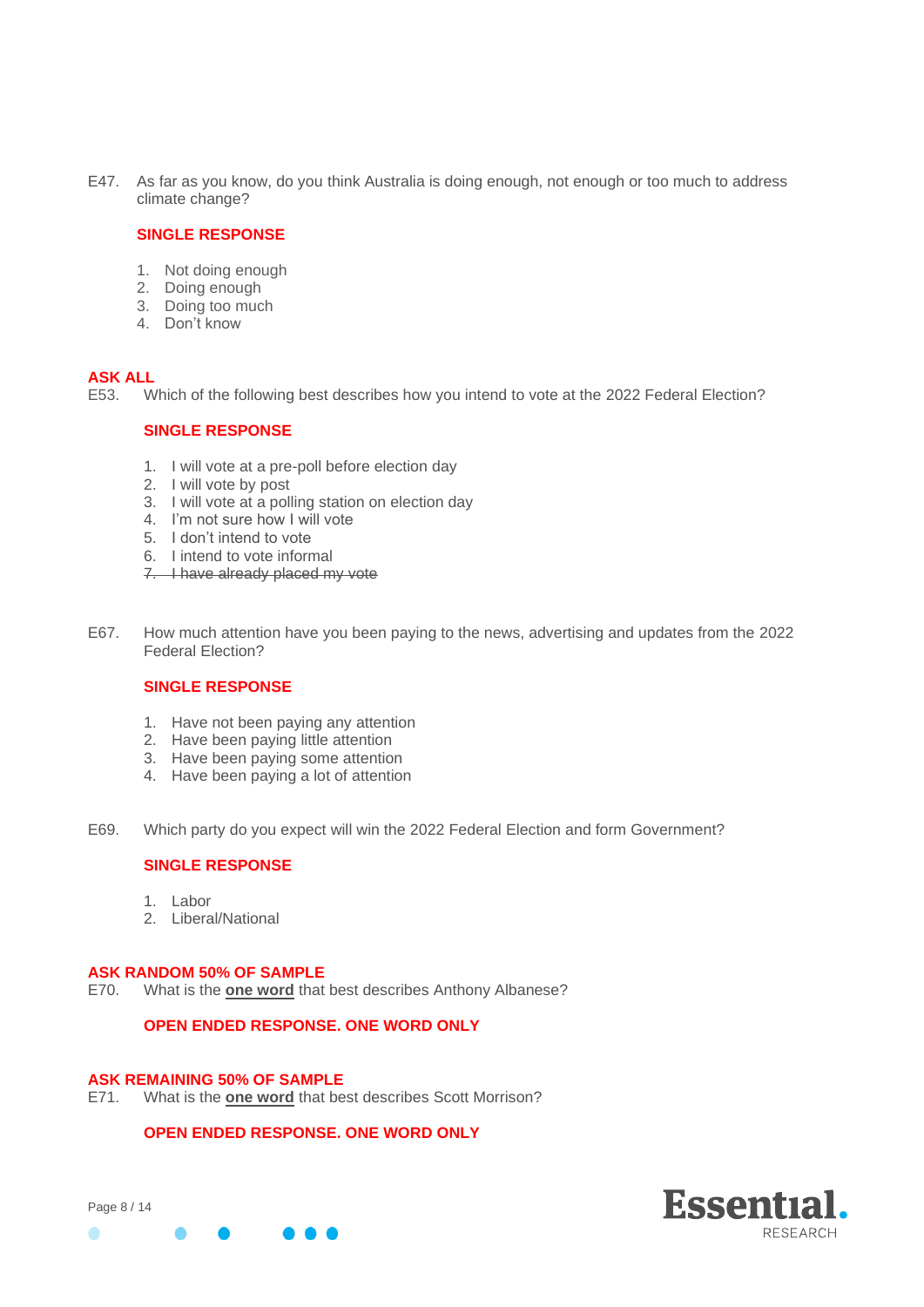# **ASK ALL**

E583. How important are each of the following issues to you when it comes to voting at this year's federal election?

- **a. 0 - Not at all important**
- **b. 1**
- **c. 2**
- **d. 3**
- **e. 4**
- **f. 5**
- **g. 6**
- **h. 7**
- **i. 8**
- **j. 9**
- **k. 10 – Very Important**

# **SINGLE RESPONSE FOR EACH ROW. RANDOMISE STATEMENTS. USE 11 POINT SCALE, LABELLING TOP AND BOTTOM POINTS ONLY.**

- 1. The relationship between China and the Solomon Islands
- 2. Boat turnbacks and asylum seekers
- 3. The debate over the participation of transgender people in sport
- 4. Cost of living
- 5. Job security
- 6. Reducing government debt
- 7. Climate change
- 8. Improving public services such as health and welfare

E584. Which political party do you trust more to manage the following issues?

- **a. Coalition**
- **b. Labor**
- **c. No difference**

# **SINGLE RESPONSE FOR EACH ROW. RANDOMISE STATEMENTS. RANDOMISE ANSWER OPTIONS A & B**

- 1. The relationship between China and the Solomon Islands
- 2. Boat turnbacks and asylum seekers
- 3. The debate over the participation of transgender people in sport
- 4. Cost of living
- 5. Job security
- 6. Reducing government debt
- 7. Climate change
- 8. Improving public services such as health and welfare
- E585. Which of the following is more important to you when it comes to choosing which political party to vote for at this year's federal election?

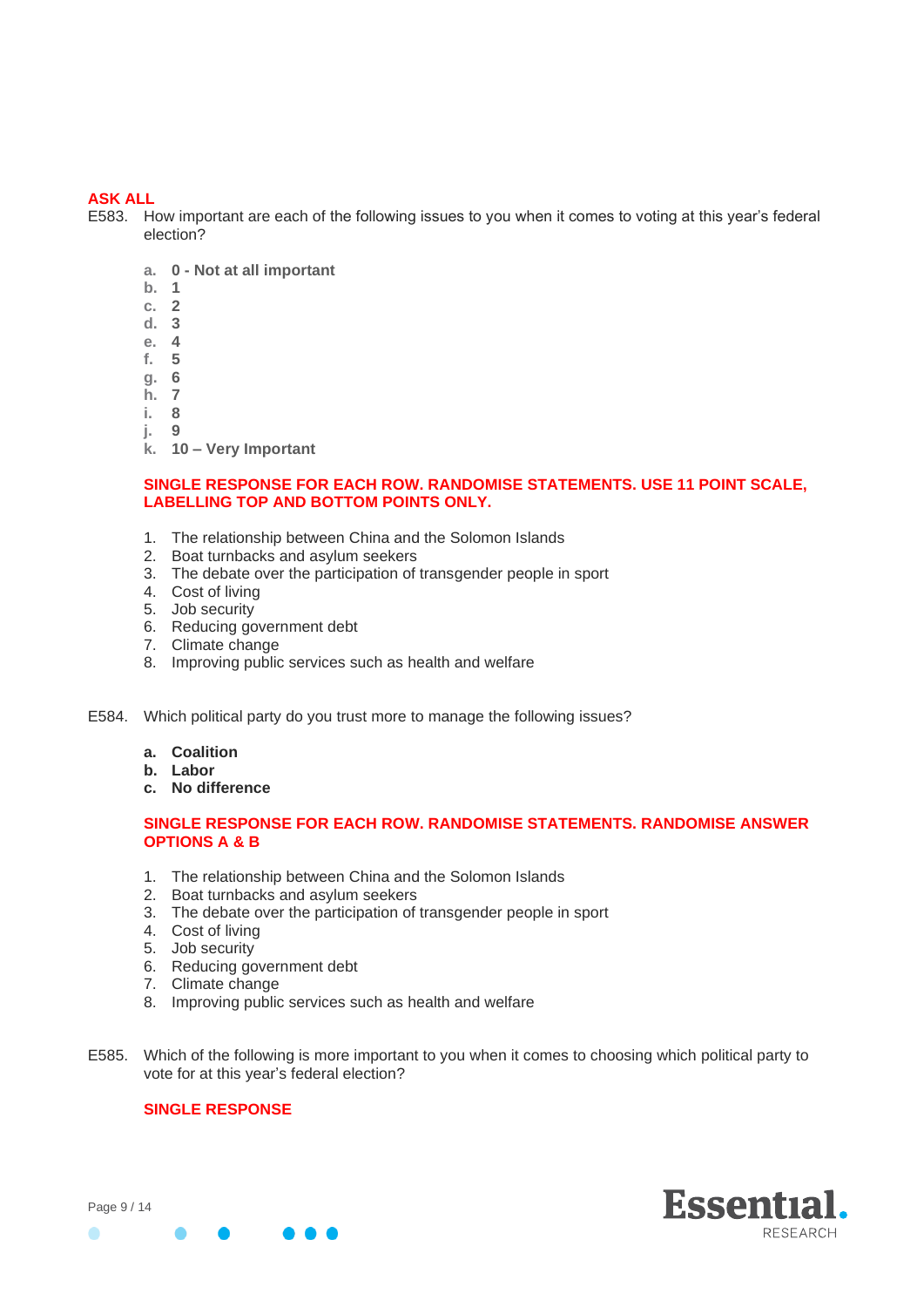- 1. A political party that has better policies for Australia
- 2. A political party that has a leader who would make a better prime minister
- 3. Unsure

# **ASK ALL**

E293. Which of the following best describes how you feel about your current financial circumstances?

- 1. Comfortable. I don't have to worry about paying bills, I have savings and enough to buy luxuries
- 2. Secure. I'm able to pay bills and usually have money spare for savings or buying luxuries
- 3. Struggling a bit. I have to watch the budget to make sure there's enough money for all the bills
- 4. In serious difficulty. Being able to pay all the bills is a regular concern

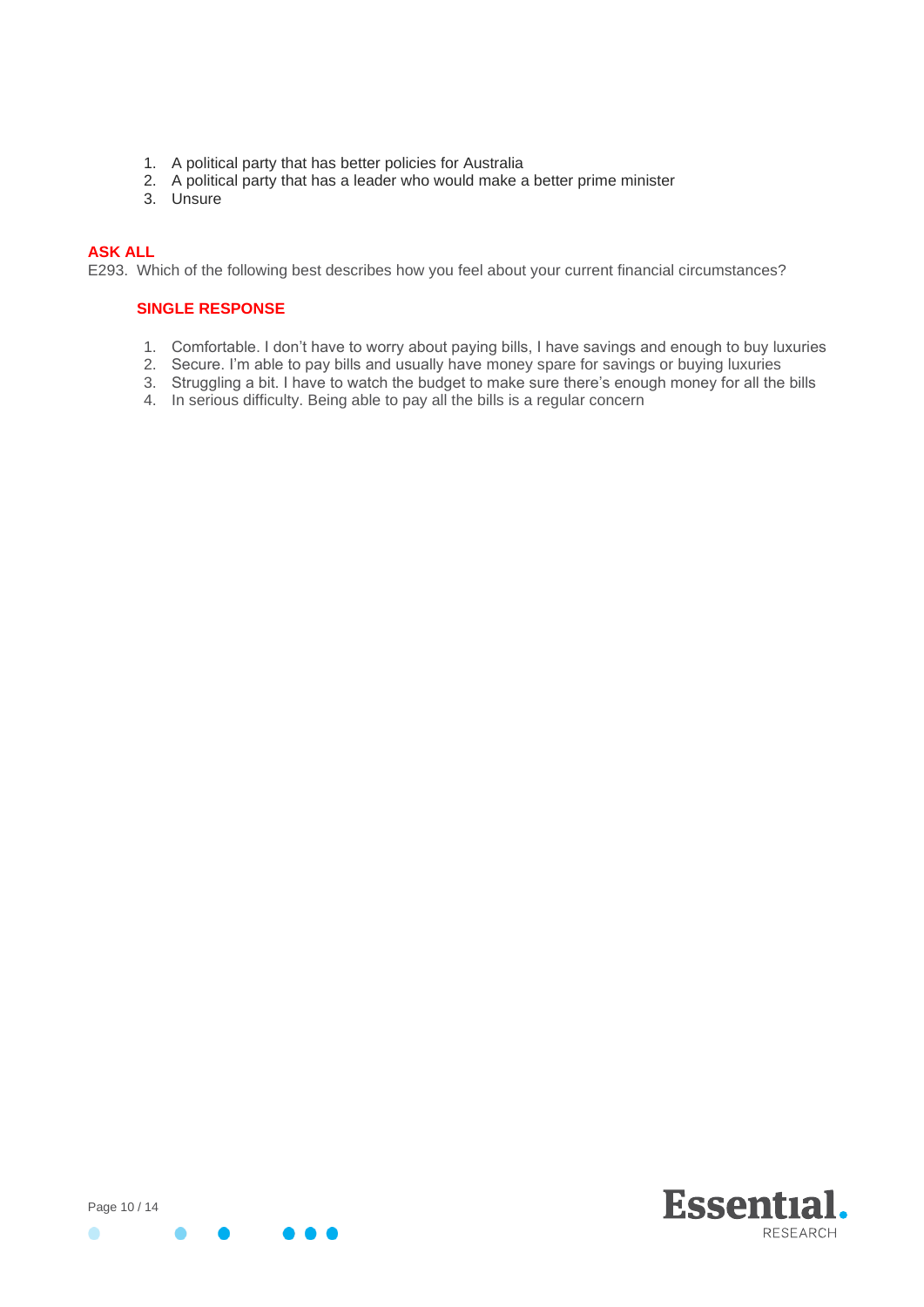Q14. Regardless of which party you intend to vote for or how you currently feel about the parties and their leaders, to which party do you generally feel closest?

## **SINGLE RESPONSE**

- 1. Labor
- 2. Liberal
- 3. National
- 4. Greens
- 8. One Nation
- 5. Independent or other party
- 6. Don't know
- 7. None of them

#### **DEMOGRAPHICS**

### **Thank you for your time so far, we only have a few more questions.**

D6. What is the total of all wages/salaries, government benefits, pensions, allowances, and other income that your household usually receives (GROSS – before tax and superannuation deductions)?

# **SINGLE RESPONSE**

- 1. \$3,500 or more per week (\$182,000 or more per year)
- 2. \$3,000-\$3,499 per week (\$156,000-\$181,999 per year)
- 3. \$2,500-\$2,999 per week (\$130,000-\$155,999 per year)
- 4. \$2,000-\$2,499 per week (\$104,000-\$129,999 per year)
- 5. \$1,500-\$1,999 per week (\$78,000-\$103,999 per year)
- 6. \$1,250-\$1,499 per week (\$65,000-\$77,999 per year)
- 7. \$1,000-\$1,249 per week (\$52,000-\$64,999 per year)
- 8. \$800-\$999 per week (\$41,600-\$51,999 per year)
- 9. \$600-\$799 per week (\$31,200-\$41,599 per year)
- 10. \$400-\$599 per week (\$20,800-\$31,199 per year)
- 11. \$300-\$399 per week (\$15,600-\$20,799 per year)
- 12. \$200-\$299 per week (\$10,400-\$15,599 per year)
- 13. \$1-\$199 per week (\$1-\$10,399 per year)
- 14. No income
- 15. Negative income
- 16. Prefer not to say
- D7. What is your current employment status?

- 1. Employed, working Full-time (more than 35hours a week)
- 2. Self Employed, working Full-time (more than 35hours a week)
- 3. Employed, working Part-time (less than 35hours a week)
- 4. Unemployed, looking for Full-time work (more than 35hours a week)
- 5. Unemployed, looking for Part-time work (less than 35hours a week)
- 6. Not Employed and not looking for work
- 7. Student
- 8. Beneficiary/Welfare
- 9. Retired

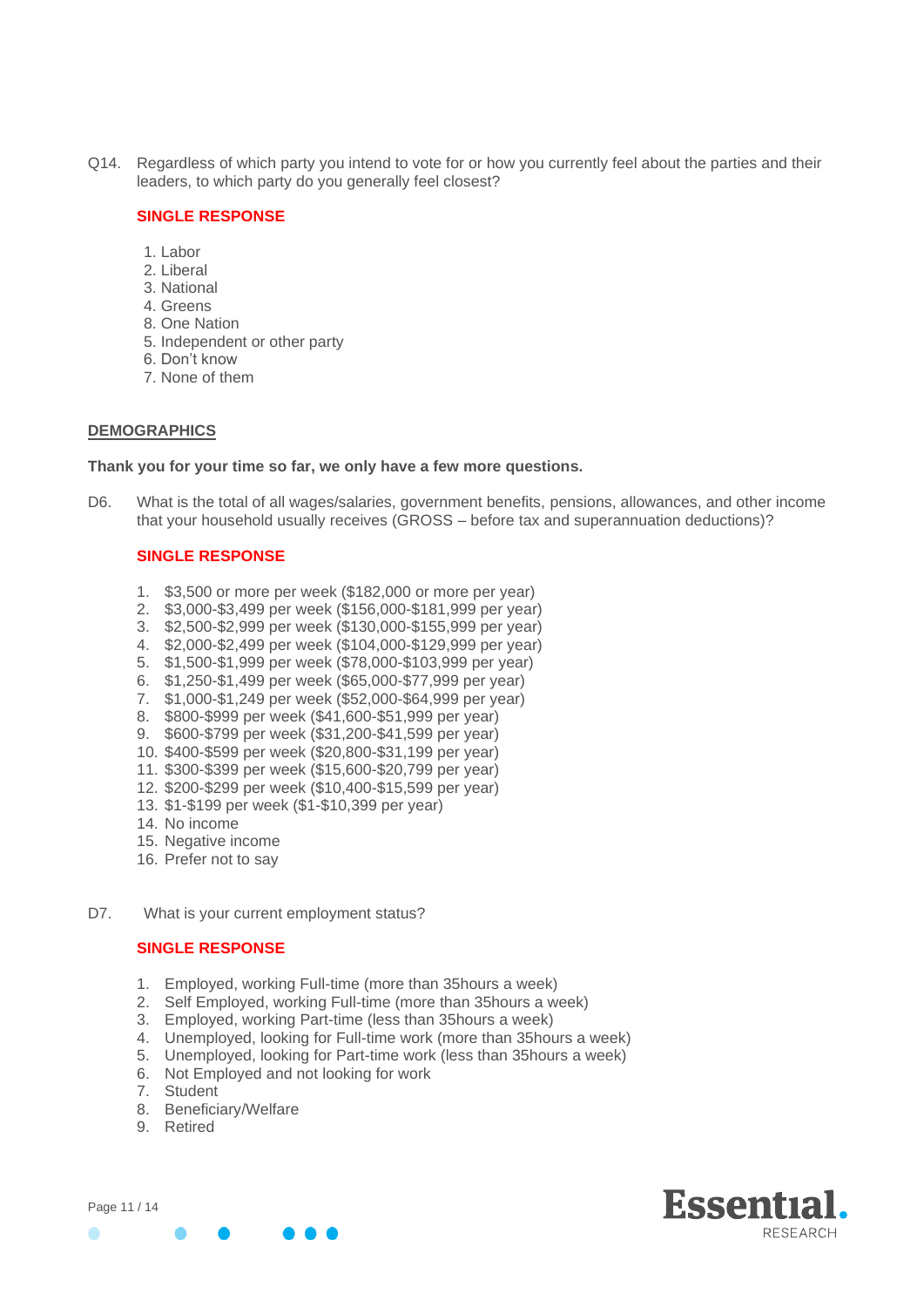- 10. Look after the house full time
- 11. Other (please specify)
- 12. Refuse to answer

# **ASK IF D7=1 OR 3**

D19. On which type of contract are you employed?

# **SINGLE RESPONSE**

- 1. Permanent contract
- 2. Short-term contract (more than 6 months)
- 3. Daily or weekly hire
- 4. Period trade contract
- 5. Casual
- 6. Independent contractor/sub-contractor
- 7. Labor hire/Employment agency staff
- 8. Probation
- 9. Apprentice/Trainee
- 10. I do not have a formal contract with employer

# **ASK IF EMPLOYED [D7=1-3]**

D15. Which of the following best describes the industry in which you work?

# **SINGLE RESPONSE**

- 1. Agriculture
- 2. Mining
- 3. Manufacturing
- 4. Electricity, gas, water and waste services
- 5. Construction
- 6. Wholesale trade
- 7. Retail trade
- 8. Accommodation and food services
- 9. Transport, postal and warehousing
- 10. Information, media and telecommunications
- 11. Rental, hiring and real estate services
- 12. Professional, scientific and technical services
- 13. Administration and support services
- 14. Public administration and safety
- 15. Education and training
- 16. Health care and social assistance
- 17. Arts and recreation services
- 18. Other

### **ASK ALL**

D20. Are you, or have you been in the past a member of a trade union?

- 1. Yes, currently a trade union member
- 2. No, but have been a trade union member in the past
- 3. No, and have never been a member of a trade union

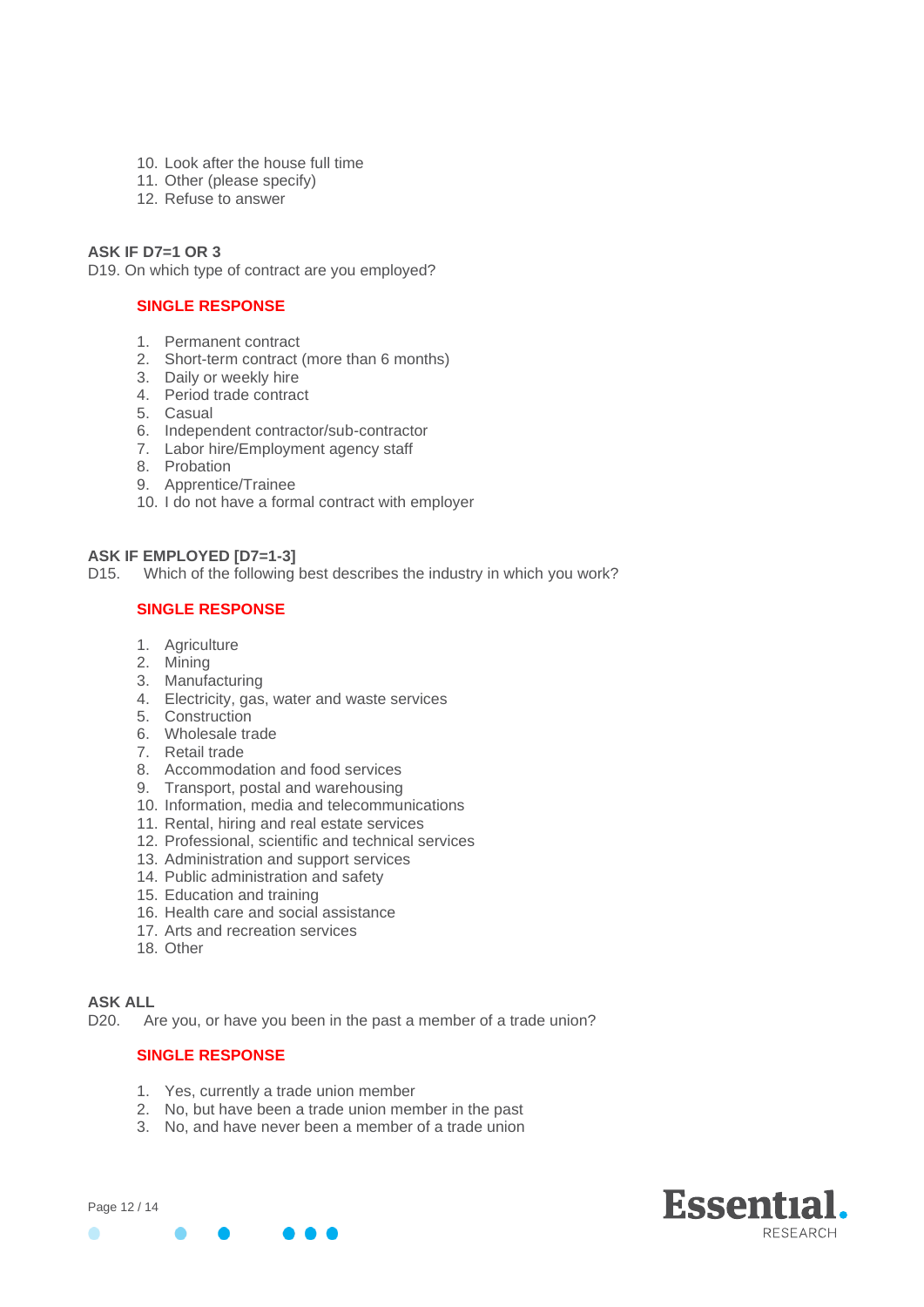4. Prefer not to answer

### **ASK ALL**

D8. What is your marital status?

# **SINGLE RESPONSE**

- 1. Never married
- 2. Widowed
- 3. Divorced
- 4. Separated but not divorced
- 5. Married/De Facto
- 6. Refuse to answer
- D14. What is the highest level of education you have attained?

# **SINGLE RESPONSE**

- 1. Year 9 and below
- 2. Year 10 and above
- 3. Certificate levels I-IV
- 4. Diploma or advanced diploma
- 5. Graduate diploma or certificate
- 6. Bachelor or honours degree
- 7. Post-graduate degree
- 8. Other (please specify)
- 9. I prefer not to answer
- D11. How are you completing this survey?

# **SINGLE RESPONSE**

- 1. Desktop computer at work
- 2. Laptop computer at work
- 3. Laptop on the move
- 4. Desktop computer at home
- 5. Laptop computer at home
- 6. Smart/Mobile phone
- 7. Internet café/Library
- 8. iPad/Tablet
- 9. Other
- D21. Which of the following applies to you?
	- **a. Yes**
	- **b. No**
	- **c. Prefer not to say**

# **SINGLE RESPONSE PER STATEMENT. RANDOMISE ANSWER STATEMENTS.**

1. I identify as Aboriginal or Torres Strait Islander